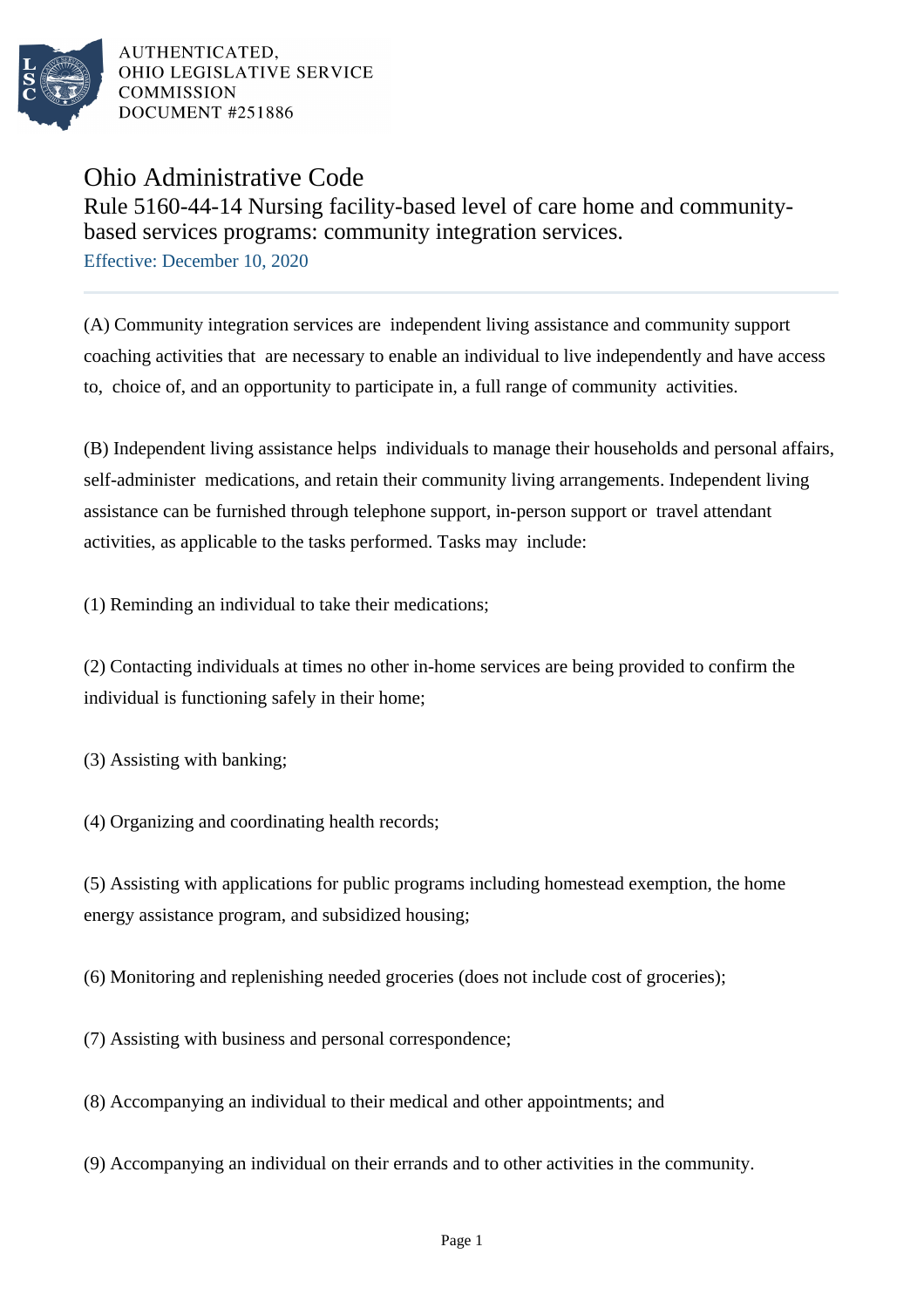

(C) Community support coaching includes providing information and training to an individual so the individual can achieve the community integration goals identified in his or her person-centered services plan. Skills training topics include:

 $(1)$  How to manage finances;

(2) How to manage an individual's own health and wellness;

(3) How to identify and access community and legal resources, and leisure, educational, and recreational activities;

 $(4)$  How to find a job;

(5) How to manage an individual's own home;

(6) How to navigate community-based transportation systems; and

(7) How to build interpersonal, social, and communication skills.

(D) Community integration service provider requirements.

(1) Community integration services shall be furnished by Ohio department of medicaid (ODM) approved agencies or Ohio department of aging (ODA) -certified agencies.

(2) The provider shall comply with the requirements set forth in rule 5160-44-31 of the Administrative Code for an ODM-administered waiver program, or Chapter 173-39 of the Administrative Code for the pre-admission screening system providing options and resources today (PASSPORT) waiver program.

(3) The provider shall develop, implement, and maintain evidence of a training plan that includes initial orientation and annual continuing education.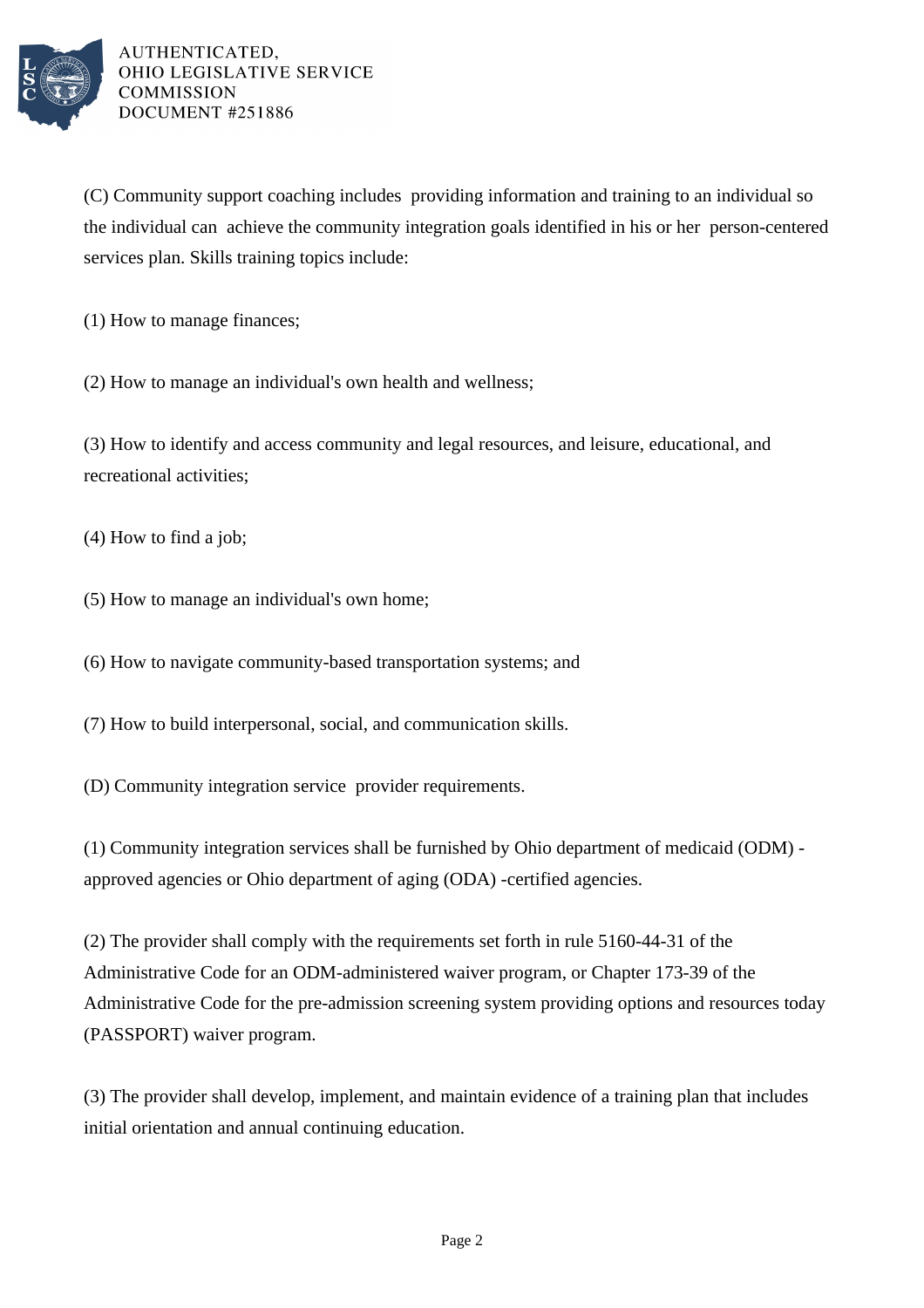

(a) The provider shall ensure anyone who furnishes community integration services receives orientation on topics relevant to the person's job duties before they perform those duties.

(b) The provider shall ensure anyone who furnishes community integration services completes a minimum of twelve hours of continuing education annually on topics relevant to the person's job duties.

(4) Community integration service staff shall have:

(a) A high school diploma, general education diploma (GED), or a minimum of one year of relevant, supervised work experience with a public health, human services, or other community service agency.

(b) The ability to understand written activity plans (description of interventions and the dates/times the provider shall provide the interventions), execute instructions, document activities provided, and the ability to perform basic mathematical operations.

(c) Experience advocating on behalf of individuals with chronic illnesses, behavioral health conditions, physical disabilities, or developmental disabilities.

(5) Supervisors of community integration service staff shall possess at least one of the following:

(a) A current and valid license to practice in the state of Ohio as a registered nurse (RN), licensed practical nurse (LPN), licensed social worker (LSW), or licensed independent social worker (LISW);

(b) A bachelor's degree or an associate's degree in human ecology, dietetics, counseling, gerontology, social work, nursing, public health, health education, or another related field; or

(c) At least three years of employment experience providing community-based social services or job coaching.

(6) Supervisory responsibilities include: